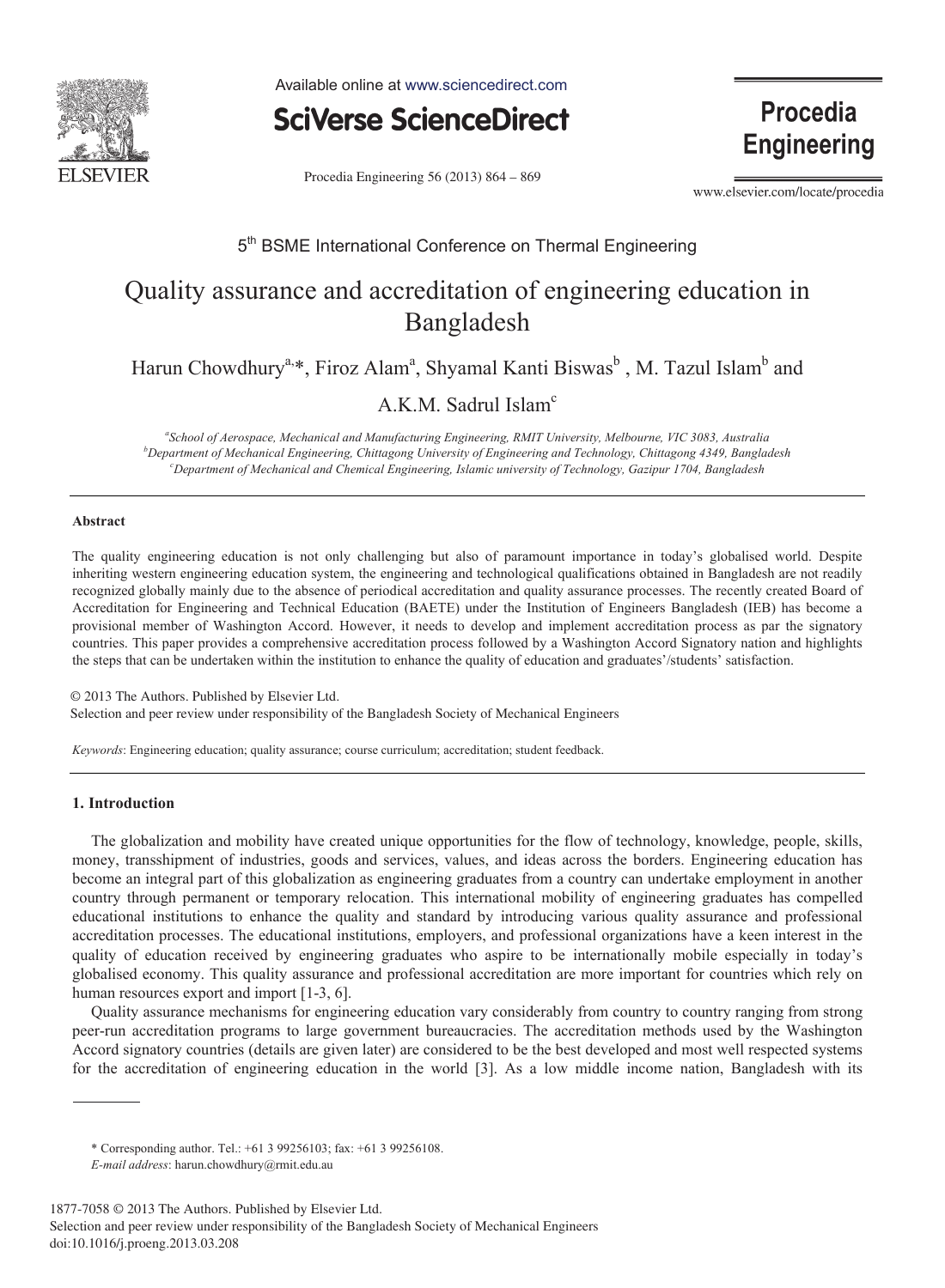approximate 150 million populations has set a target to become a middle income county by 2020 [2]. However, to achieve this goal, it needs to accelerate its current Gross Domestic Product (GDP) growth to a double digit figure for which Bangladesh needs to invest heavily in skills development. Without quality engineering and technologically skilled human resources, Bangladesh will not be able to attract large scale foreign and local investments in manufacturing and technology intensive industrial sectors. As a result, with '*low skills and low pay*' workforce, the country will not be able to achieve its double digit annual GDP growth target and to become a well-known nation.

Despite having one of the largest pools of science stream high school graduates (more than about 200,000) each year through Higher School Certificated (HSC) exams, the country's current higher education systems cannot accept more than 10,000 students in undergraduate engineering programs offered by all public and private higher educational institutions [5]. Although places for undergraduate engineering programs have slightly increased over the time both in public and private sector institutions, still the yearly intake numbers are one of the lowest in the world [1-2]. A comprehensive overview of current engineering education in Bangladesh can be found in Chowdhury and Alam [2]. The primary objective of this paper is to discuss the importance of quality assurance in engineering education and accreditation process. The paper also describes some practices undertaken by the universities of the developed world for the enhancement of quality of engineering education. Some practices that can be applied with minor or no modification to Bangladesh's engineering education systems in order to enhance quality of engineering programs and to prepare graduates for global employment have also been discussed.

#### **2. Quality assurance and accreditation of engineering education**

As mentioned earlier, the quality of engineering education is of paramount importance. However, primary focuses of Bangladesh government and other relevant organizations in Bangladesh are currently given mostly on curriculum development and modernization as well as teaching staff professional development at primary level and lesser extent at secondary level educations [6]. No appreciable visible attempts which might draw attention of all concerned people have been made to modernize and improve the quality of tertiary level education systems in Bangladesh. We think through HEQEP (Higher Education Quality Enhancement Program undertaken by UGC, Bangladesh) some, although might not be appreciable, changes in facilities development are expected. At present, there is no clear guideline about tertiary program renewals, quality enhancement and quality assurance.

#### *2.1. Objectives of contemporary engineering programs*

The curriculum is the most important part of engineering education systems as it facilitates graduates for their immediate employment. Like any programs, the engineering program must ensure that its course structure is responsive to market needs and students demand. There is no doubt that curricula need continuously updating as new knowledge is added rapidly to our existing knowledge bank [1-2]. Engineering programs must be designed to comply with the stage 1 competency standards [4]. This competency includes 3 main areas and 16 sub areas which are as follows:

(a) Knowledge and skill base

- Comprehensive, theory based understanding of the underpinning natural and physical science and the engineering fundamentals applicable to the engineering discipline
- Conceptual understanding of the mathematics, numerical analysis, statistics, and computer and information sciences which underpin the engineering discipline
- In-depth understanding of specialist bodies of knowledge within the engineering discipline
- Discernment of knowledge development and research directions within the engineering discipline
- Knowledge of contextual factors impacting the engineering discipline
- Understanding of the scope, principles, norms, accountabilities and bounds of contemporary engineering practice in the specific discipline
- (b) Engineering application ability
	- Application of established engineering methods to complex engineering problem solving
	- Fluent application of engineering techniques, tools and resources
	- Application of systematic engineering synthesis and design processes
	- Application of systematic approaches to the conduct and management of engineering projects
- (c) Professional and personal attributes
	- Ethical conduct and professional accountability
	- Effective oral and written communication in professional and lay domains
	- Creative, innovative and pro-active demeanour